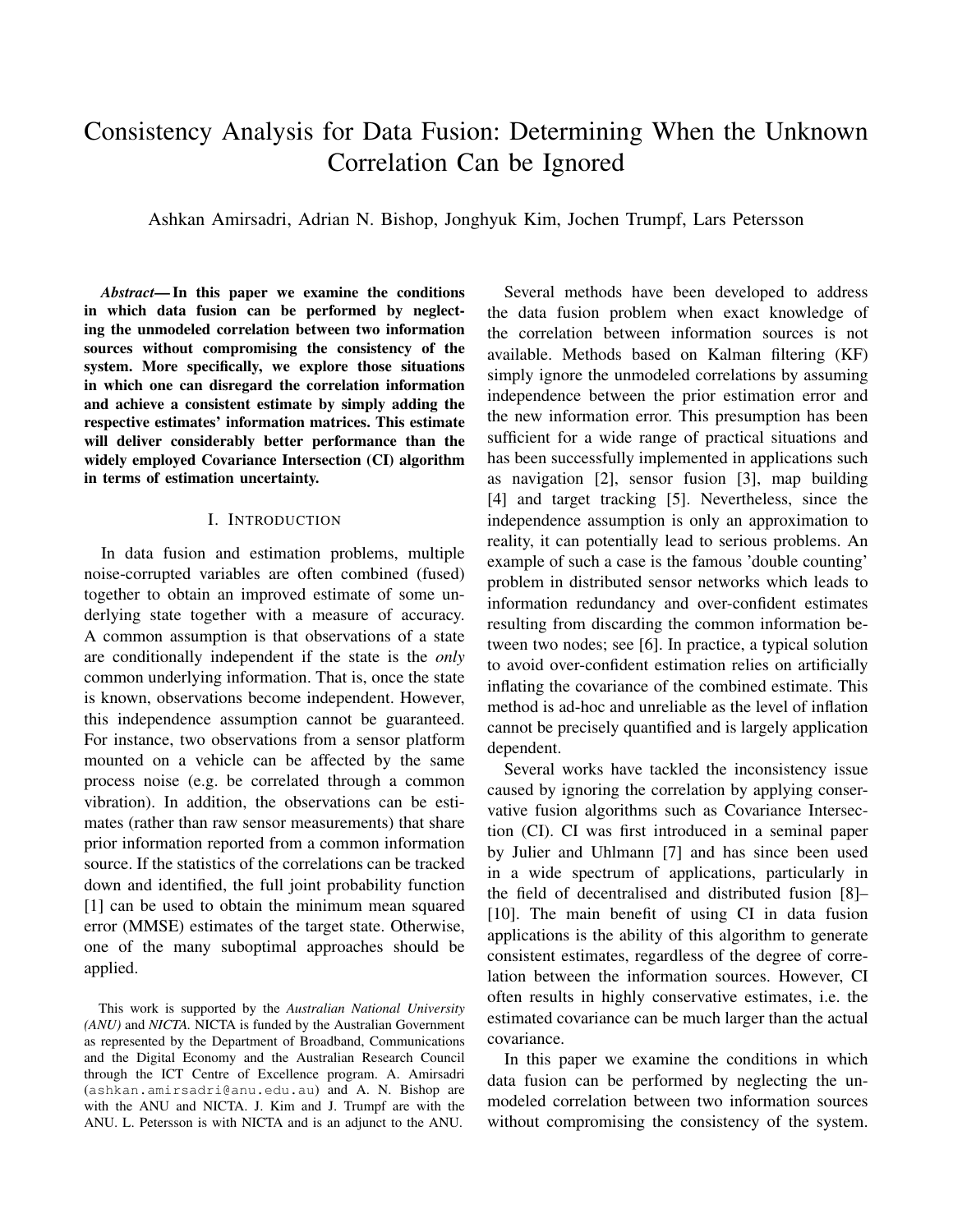We explore those situations in which one can disregard the correlation information and achieve a consistent estimate by simply adding the respective estimates' information matrices. This estimate will deliver considerably better performance than the suboptimal CI.

This work is motivated by a practical project with the aim of developing a distributed fusion system to map a large-scale environment. The data fusion algorithm is distributed across multiple vehicles, each given the task of producing and updating a local map. The vehicles are equipped with a range of sensors and selectively communicate maps to and from a central station [8]. The local maps obtained from different vehicles are not independent; e.g. all vehicles share information obtained from the central station. Hence, an appropriate fusion strategy must be deployed to tackle the problem of correlated submaps.

The rest of this paper is arranged as follows: Section II provides some preliminaries on the data fusion problem under study. Section III outlines three classical fusion methods given correlated estimates. In Section IV conditions on consistent fusion, while ignoring the unknown correlation, will be derived for fusing two unbiased estimates. Simulations are provided in Section V and Conclusions are drawn in Section VI.

#### II. PRELIMINARIES

We consider two (random variable) estimates a  $\sim$  $\mathcal{N}(\mathbf{c}^*, \mathbf{P}_{aa})$  and  $\mathbf{b} \sim \mathcal{N}(\mathbf{c}^*, \mathbf{P}_{bb})$  of some fixed parameter  $c^*$ . The estimation error of a and b are defined by the random variables

$$
\tilde{\mathbf{a}} = \mathbf{a} - \mathbf{c}^*, \ \tilde{\mathbf{b}} = \mathbf{b} - \mathbf{c}^* \tag{1}
$$

where, in this case,

$$
E[\tilde{a}] = 0 , \tilde{P}_{aa} = E[\tilde{a}\tilde{a}^{\top}]
$$
 (2)

$$
E[\tilde{\mathbf{b}}] = 0 , \tilde{\mathbf{P}}_{bb} = E[\tilde{\mathbf{b}}\tilde{\mathbf{b}}^{\top}]
$$
 (3)

Although the true values  $\tilde{P}_{aa}$  and  $\tilde{P}_{bb}$  may not be known, consistent approximations  $P_{aa}$  and  $P_{bb}$  are assumed available where  $<sup>1</sup>$ </sup>

$$
\mathbf{P}_{aa} \geq \tilde{\mathbf{P}}_{aa} , \, \mathbf{P}_{bb} \geq \tilde{\mathbf{P}}_{bb} \tag{4}
$$

The cross-correlation matrix between the two estimates is denoted by  $\tilde{P}_{ab}$  and is defined by

$$
\tilde{\mathbf{P}}_{ab} = \mathrm{E}[(\mathbf{a} - \mathbf{c}^*)(\mathbf{b} - \mathbf{c}^*)^\top] = \mathrm{E}[\tilde{\mathbf{a}}\tilde{\mathbf{b}}^\top] \qquad (5)
$$

This matrix may be known or unknown and may even be zero in some applications.

Let  $c \sim \mathcal{N}(c^*, P_{cc})$  denote a third estimate of  $c^*$ obtained via a linear combination of a and b. That is

$$
\mathbf{c} = \mathbf{K}_1 \mathbf{a} + \mathbf{K}_2 \mathbf{b} \tag{6}
$$

where  $\mathbf{a}, \mathbf{b} \in \mathbb{R}^n$  and  $\mathbf{K}_1, \mathbf{K}_2 \in \mathbb{R}^{n \times n}$ . The error in this estimate is

$$
\tilde{\mathbf{c}} = \mathbf{c} - \mathbf{c}^* \tag{7}
$$

and obeys  $E[\tilde{\mathbf{c}}]=0$  when  $\mathbf{K}_1 + \mathbf{K}_2 = \mathbf{I}$ .

The true covariance  $\tilde{P}_{cc} = E[\tilde{c}\tilde{c}^\top]$  is calculated by

 $\tilde{\mathbf{P}}_{cc} = \mathbf{K}_1 \tilde{\mathbf{P}}_{aa} \mathbf{K}_1^\top {+} \mathbf{K}_2 \tilde{\mathbf{P}}_{bb} \mathbf{K}_2^\top {+} \mathbf{K}_1 \tilde{\mathbf{P}}_{ab} \mathbf{K}_2^\top {+} \mathbf{K}_2 \tilde{\mathbf{P}}_{ba} \mathbf{K}_1^\top$ (8) and calculation of this term requires  $\tilde{\mathbf{P}}_{ab} = \tilde{\mathbf{P}}_{ba}^{\top}$  be known (when it is non-zero).

In this paper we are mainly interested in the construction of an estimate  $P_{cc}$  of  $P_{cc}$  when the crosscorrelation  $P_{ab}$  is non-zero but unknown. We are further interested in certain properties of the resulting P*cc*. In particular, we are interested in the property of consistency

$$
\mathbf{P}_{cc} \geq \tilde{\mathbf{P}}_{cc} \tag{9}
$$

where  $P_{cc}$  is given by (8). In this case, (8) holds for any estimator defined by the linear combination (6) but the computation (8) requires knowledge of the crosscorrelation  $P_{ab}$  or some estimation thereof.

In many cases, one is not interested in the class of estimators defined by arbitrary parameters  $K_1+K_2 = I$ but rather in some optimal estimator. In this case, we note the following estimator defined by

$$
(\mathbf{K}_1^*, \mathbf{K}_2^*) = \underset{(\mathbf{K}_1, \mathbf{K}_2)}{\text{argmin}} \text{ tr}(\tilde{\mathbf{P}}_{cc}) \quad \text{s.t.} \quad \mathbf{K}_1 + \mathbf{K}_2 = \mathbf{I} \tag{10}
$$

$$
\tilde{\mathbf{P}}_{cc} = \begin{bmatrix} \mathbf{K}_1 & \mathbf{K}_2 \end{bmatrix} \begin{bmatrix} \tilde{\mathbf{P}}_{aa} & \tilde{\mathbf{P}}_{ab} \\ \tilde{\mathbf{P}}_{ab}^T & \tilde{\mathbf{P}}_{bb} \end{bmatrix} \begin{bmatrix} \mathbf{K}_1^\top \\ \mathbf{K}_2^\top \end{bmatrix} (11)
$$

where the pair  $K_1$  and  $K_2$  are chosen to minimise the trace of  $P_{cc}$ . Solving the above constrained optimisation problem for  $K_1$  and  $K_2$  yields an optimal value for  $P_{cc}$  in the form of

$$
\tilde{\mathbf{P}}_{cc}^{*^{-1}} = \tilde{\mathbf{P}}_{aa}^{-1} + (\tilde{\mathbf{P}}_{aa}^{-1}\tilde{\mathbf{P}}_{ab} - \mathbf{I})(\tilde{\mathbf{P}}_{bb} - \tilde{\mathbf{P}}_{ab}^{\top}\tilde{\mathbf{P}}_{aa}^{-1}\tilde{\mathbf{P}}_{ab})^{-1} \cdot \n(\tilde{\mathbf{P}}_{ab}^{\top}\tilde{\mathbf{P}}_{aa}^{-1} - \mathbf{I})
$$
\n(12)

As noted, in this paper we are concerned, primarily with the construction of a consistent estimate  $P_{cc}$  of  $\dot{\mathbf{P}}_{cc}$  when the cross-correlation  $\dot{\mathbf{P}}_{ab}$  is non-zero but unknown. To this end we define consistency against the optimal value  $\tilde{P}_{cc}^{*}$  which in turn is defined as that  $P_{cc}$  with the minimum trace over all estimators of the form  $(6)$ .

<sup>&</sup>lt;sup>1</sup>This inequality is in the sense of matrix positive definiteness.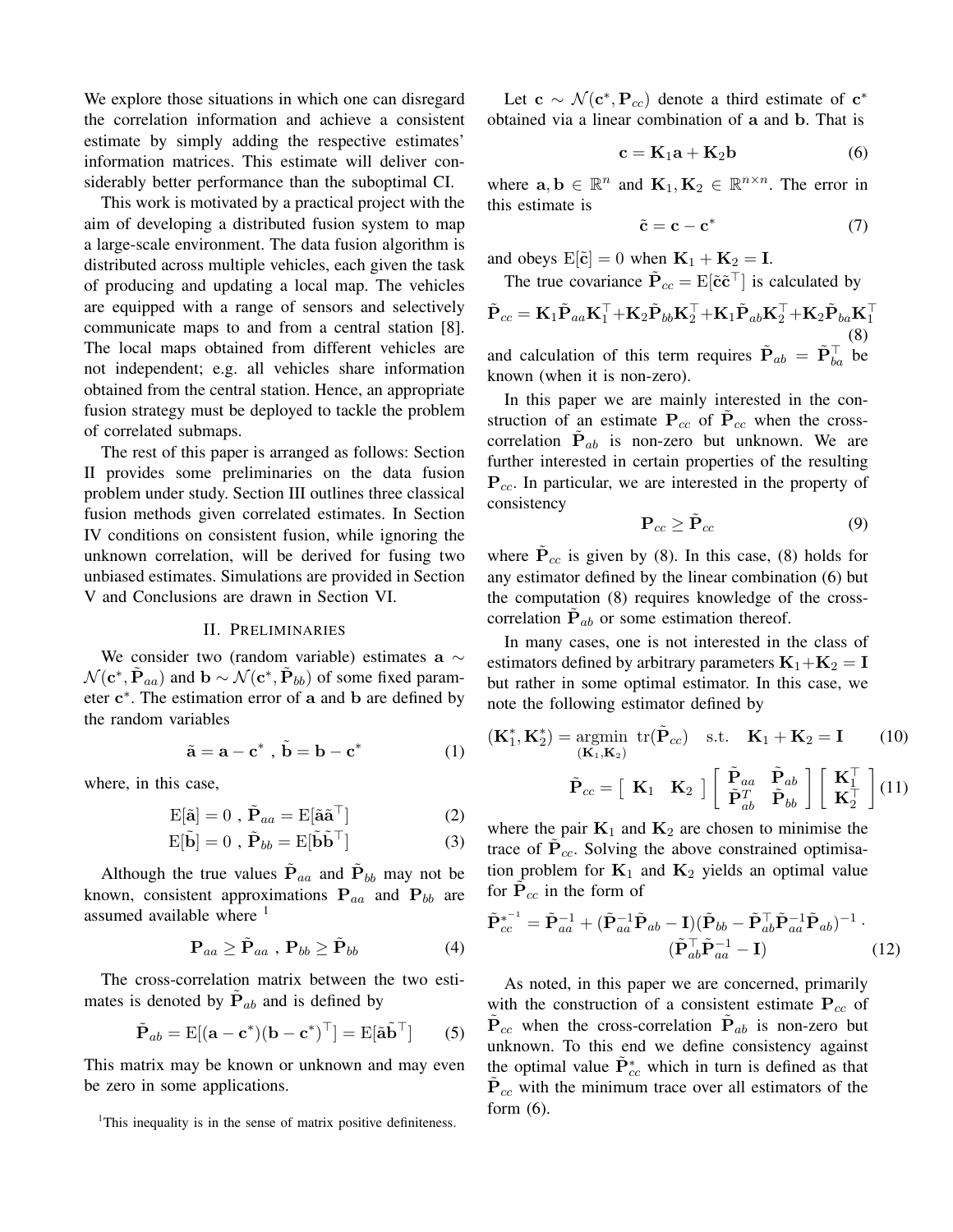**Definition 1.** Suppose  $P_{aa}$  and  $P_{bb}$  are given along *with*  $\tilde{\mathbf{P}}_{ab} = \tilde{\mathbf{P}}_{ba}^{\top}$ . *Suppose*  $\tilde{\mathbf{P}}_{ab} = \tilde{\mathbf{P}}_{ba}^{\top}$  *is non-zero. An estimate*  $P_{cc}$  *of*  $P_{cc}$  *is said to be consistent if* 

$$
\mathbf{P}_{cc} \ge \tilde{\mathbf{P}}_{cc}^* \tag{13}
$$

*where*  $\tilde{P}^*_{cc}$  *is an optimal value for*  $\tilde{P}_{cc}$  *given by (12).* 

This definition of consistency is particularly useful for the purposes of studying information fusion algorithms as it relates practical estimators (particularly their uncertainty estimate) with an ideal estimator that could be constructed if the cross-correlation between individual estimators were known (and it was known that individual estimates were not over-confident).

It is generally true that ignoring the correlation information  $P_{ab}$  when fusing a and b can lead to overly confident results; i.e. the resulting estimate of P*cc* will be inconsistent as per Definition 1. Some algorithms, such as covariance intersection (CI), on the other hand are designed to generate consistent estimates when the cross-correlation is unknown. In many cases, the resulting estimators are considerably conservative. We explore those situations in which one can simply ignore the correlation information and achieve a consistent estimate by simply adding the respective estimates' information matrices. This estimate will deliver considerably better performance than the suboptimal covariance intersection. The specific details of the estimators in question will become clear as the paper progresses.

#### III. THREE CLASSICAL FUSION ALGORITHMS

In this section we outline three well-known estimation algorithms given the setup provided in the previous section. Each estimator assumes different information to be available for computation. We are mainly focused on the computation of the estimator's covariance in this paper as we will later be concerned with consistency.

# *A. Minimum Trace Fusion of Two Normally Distributed Estimators with a Known Degree of Correlation*

We consider two estimates  $\mathbf{a} \sim \mathcal{N}(\mathbf{c}^*, \mathbf{P}_{aa})$  and  $\mathbf{b} \sim$  $\mathcal{N}(\mathbf{c}^*, \mathbf{P}_{bb})$  of some fixed parameter  $\mathbf{c}^*$ . Suppose two consistent estimates of a and b with  $P_{aa} \geq P_{aa}$  and  $P_{bb} \ge P_{bb}$  are available and the cross-correlation  $P_{ab}$ is known. Replacing  $P_{aa}$  and  $P_{bb}$  in (12) by  $P_{aa}$  and P*bb* respectively, automatically generates a consistent estimate  $\mathbf{P}_{cc}^* \geq \tilde{\mathbf{P}}_{cc}^*$  if  $\tilde{\mathbf{P}}_{ab} = \tilde{\mathbf{P}}_{ba}^{\top}$  is known. This is a consequence of Eq. (8). Therefore, when  $P_{aa}$  and  $P_{bb}$ 

are consistent and  $P_{ab}$  is known then the combined estimate

$$
\mathbf{P}_{cc}^{* - 1} = \mathbf{P}_{aa}^{-1} + (\mathbf{P}_{aa}^{-1}\tilde{\mathbf{P}}_{ab} - \mathbf{I})(\mathbf{P}_{bb} - \tilde{\mathbf{P}}_{ab}^{\top}\mathbf{P}_{aa}^{-1}\tilde{\mathbf{P}}_{ab})^{-1} \cdot (\tilde{\mathbf{P}}_{ab}^{\top}\mathbf{P}_{aa}^{-1} - \mathbf{I})
$$
 (14)

is by definition consistent (as per Definition 1). As noted, the problem in practice is that  $P_{ab}$  is typically unknown.

*B. Fusion of Two Normally Distributed Estimators with an Unknown Degree of Correlation: Covariance Intersection*

In many practical applications the degree of correlation between different information sources is not available. A common solution in this case is to use the well-known covariance intersection (CI) algorithm. Suppose again we have two estimates  $\mathbf{a} \sim \mathcal{N}(\mathbf{c}^*, \mathbf{P}_{aa})$ and  $\mathbf{b} \sim \mathcal{N}(\mathbf{c}^*, \mathbf{P}_{bb})$  of some fixed parameter  $\mathbf{c}^*$ . Suppose consistent estimates  $P_{aa} \geq P_{aa}$  and  $P_{bb} \geq P_{bb}$ are available. The cross-correlation  $P_{ab}$  is unknown (cannot be used in the fusion algorithm) and may be non-zero. Then CI is defined by a convex combination

$$
\mathbf{P}_{cc}^{\text{CI}-1} = \omega \mathbf{P}_{aa}^{-1} + (1 - \omega) \mathbf{P}_{bb}^{-1} \tag{15}
$$

$$
\mathbf{P}_{cc}^{\text{CI}-1}\mathbf{c} = \omega \mathbf{P}_{aa}^{-1}\mathbf{a} + (1-\omega)\mathbf{P}_{bb}^{-1}\mathbf{b} \qquad (16)
$$

where  $c \sim \mathcal{N}(c^*, P_{cc})$  is an estimate of  $c^*$  and where  $\omega \in (0, 1)$  is calculated according to some criteria; e.g. such as minimising the trace of the resulting covariance matrix  $P_{cc}^{\text{CI}}$ .

We note here simply that for all  $\omega \in (0, 1)$ , CI is guaranteed consistent as per Definition 1; i.e.  $P_{cc}^{CI} \ge$  $\tilde{P}^*_{cc}$  and is often considerably conservative. We point to the literature [7] for further discussion of the CI algorithm and its consistency.

*C. Fusion of Two Normally Distributed Estimators with an Unknown Degree of Correlation: Assuming Zero Correlation*

Suppose again we have two estimates a  $\sim$  $\mathcal{N}(\mathbf{c}^*, \mathbf{P}_{aa})$  and  $\mathbf{b} \sim \mathcal{N}(\mathbf{c}^*, \mathbf{P}_{bb})$  of some fixed parameter  $c^*$  and each estimate is consistent; i.e.  $P_{aa} \ge P_{aa}$ and  $P_{bb} \ge P_{bb}$ . The cross-correlation  $P_{ab}$  is unknown (cannot be used in the fusion algorithm) and may be non-zero. Let  $c \sim \mathcal{N}(c^*, P_{cc})$  denote an estimate of  $\mathbf{c}^*$ .

Now if a and b were in fact uncorrelated, then substituting  $\dot{\mathbf{P}}_{ab} = 0$  into (14) yields

$$
\mathbf{P}_{cc}^{0\,-1} = \mathbf{P}_{aa}^{-1} + \mathbf{P}_{bb}^{-1} \tag{17}
$$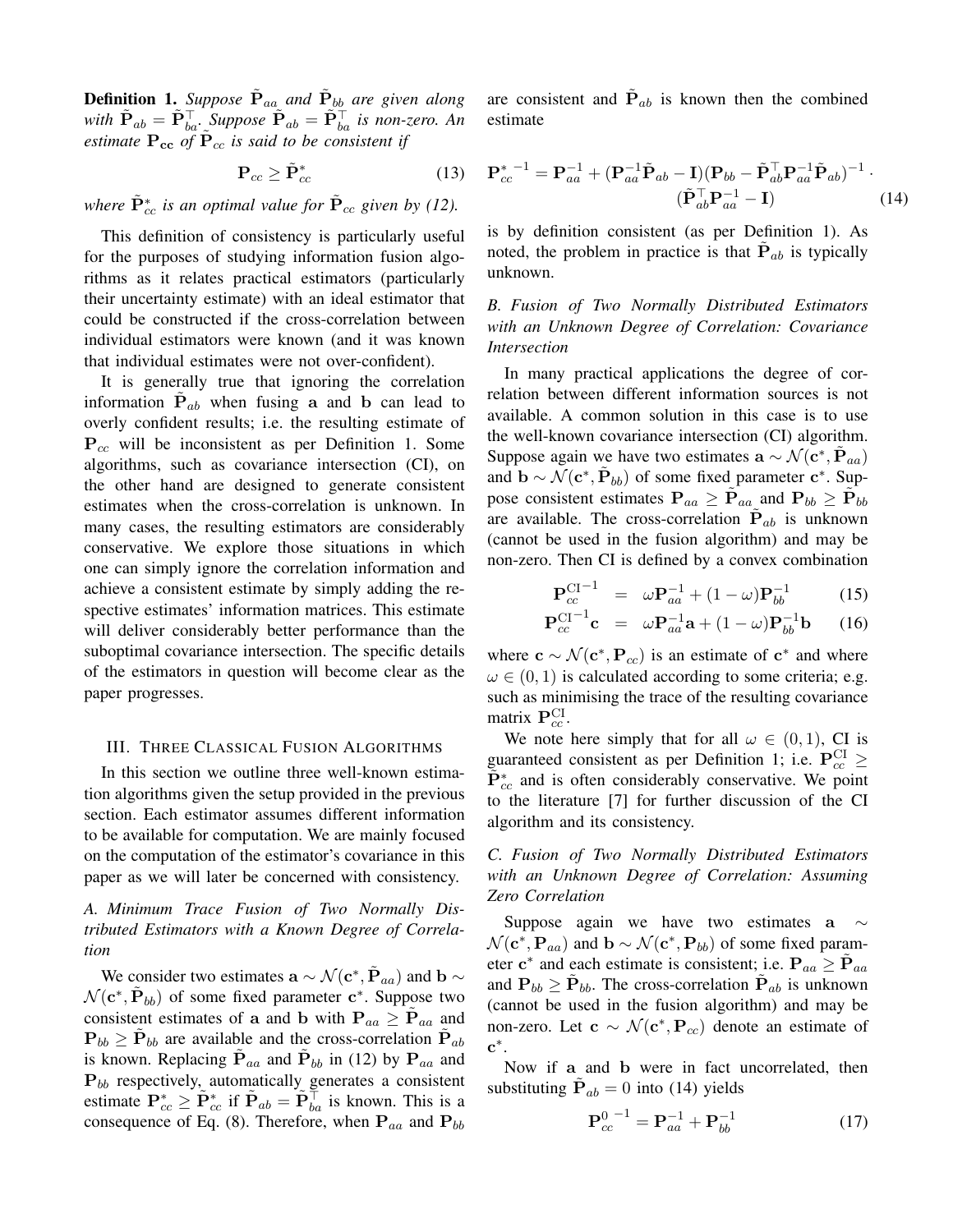which can be computed and is subsequently (by definition) consistent as per Definition 1. We also have

$$
\mathbf{P}_{cc}^{0}\mathbf{c} = \mathbf{P}_{aa}^{-1}\mathbf{a} + \mathbf{P}_{bb}^{-1}\mathbf{b} \tag{18}
$$

for completeness. This solution is optimal (in the sense of a minimum trace) when  $P_{ab}$  is indeed zero.

The main question motivating the subsequent work in this paper is summarised in the following.

**Question 1.** If one computes 
$$
\mathbf{P}_{cc}^{0^{-1}} = \mathbf{P}_{aa}^{-1} + \mathbf{P}_{bb}^{-1}
$$
 when  $\tilde{\mathbf{P}}_{ab}$  is non-zero, is  $\mathbf{P}_{cc}^{0}$  consistent as per Definition 1?

It is easily observed that  $P_{cc}^0 \leq P_{cc}^{CI}$ . Thus, if  $\mathbf{P}_{cc}^0 \geq \tilde{\mathbf{P}}_{cc}^*$ , i.e. if  $\mathbf{P}_{cc}^0$  is consistent as per Definition 1, then it follows that estimation via  $\mathbf{P}_{cc}^0$  is typically more desirable than estimation via  $P_{cc}^{\text{CI}}$ . It will turn out that the inequality  $P_{cc}^0 \ge \tilde{P}_{cc}^*$  holds for only some values of  $P_{ab}$ . In those cases, it so happens that one may simply ignore (set to zero) the cross-correlation and perform optimal (minimum trace) fusion. The result will be sub-optimal (as expected) but better (in terms of the trace) than covariance intersection. The result, as per the definition of consistency, will be conservative (non-optimistic) as desired.

## IV. CONDITION ON CONSISTENT ESTIMATION UNDER UNKNOWN CORRELATION

It is well known that the CI algorithm guarantees the combined estimate to be consistent as per Definition 1. However, the consistency of  $P_{cc}^{0^{-1}} = P_{aa}^{-1} + P_{bb}^{-1}$ , i.e. simply ignoring the correlation, when  $P_{ab}$  is nonzero has yet to be established. As per Definition 1 consistency requires

$$
\mathbf{P}_{cc}^0 \ge \tilde{\mathbf{P}}_{cc}^* \tag{19}
$$

where  $\tilde{P}_{cc}^{*}$  is computed by (12).

Now given consistent estimates P*aa* and P*bb* and a known cross-correlation  $P_{ab}$ , a consistent representation of the combined estimate  $P_{cc}^{*}$  can be computed using Eq. (14). As explained in Subsection III-A, the resulting estimate automatically generates a consistent estimate, i.e.

$$
\mathbf{P}_{cc}^* \ge \tilde{\mathbf{P}}_{cc}^* \tag{20}
$$

As a consequence of (19) and (20), if the inequality

$$
\mathbf{P}_{cc}^0 \ge \mathbf{P}_{cc}^* \tag{21}
$$

holds, the consistency of  $P_{cc}^0$  can be guaranteed as per Definition 1.

#### *A. Consistency Analysis in One-Dimension*

Suppose we have two estimates  $a \sim \mathcal{N}(c^*, P_{aa})$ and  $b \sim \mathcal{N}(c^*, \dot{P}_{bb})$  of some fixed parameter  $c^* \in \mathbb{R}$ . Consistent estimates of *a* and *b* with  $P_{aa} \geq P_{aa}$  and  $P_{bb} \geq P_{bb}$  are available. The cross-correlation  $P_{ab}$  is unknown (cannot be used in the fusion algorithm) and is non-zero. The following is the main result of this subsection.

Theorem 1. *Suppose one computes*

$$
P_{cc}^{0\,-1} = P_{aa}^{-1} + P_{bb}^{-1} \tag{22}
$$

$$
P_{cc}^{0^{-1}}c = P_{aa}^{-1}a + P_{bb}^{-1}b \tag{23}
$$

*Then,*

$$
P_{cc}^0 \ge P_{cc}^* \tag{24}
$$

*if and only if*

$$
-\sqrt{P_{aa}P_{bb}} \le \tilde{P}_{ab} \le 0, \quad \text{or} \quad (25)
$$

$$
\left(\frac{P_{aa}^{-1} + P_{bb}^{-1}}{2}\right)^{-1} \le \tilde{P}_{ab} \le \sqrt{P_{aa}P_{bb}} \tag{26}
$$

*where P*⇤ *cc is computed via (14) using the consistent*  $P_{aa} \geq \tilde{P}_{aa}$  *and*  $P_{bb} \geq \tilde{P}_{bb}$  *and the true*  $\tilde{P}_{ab}$ *.* 

That is in particular,  $P_{cc}^0$  is consistent as per Definition 1 when  $\tilde{P}_{ab}$  obeys one of the theorem's stated inequalities.

*Proof:* The inequality (24) can be written as

$$
P_{cc}^{0-1} \le P_{cc}^{* - 1}
$$
  
\n
$$
P_{aa}^{-1} + P_{bb}^{-1} \le P_{aa}^{-1} +
$$
  
\n
$$
(P_{aa}^{-1} \tilde{P}_{ab} - 1)(P_{bb} - \tilde{P}_{ab}^{-1} P_{aa})^{-1} (\tilde{P}_{ab}^{-1} P_{aa}^{-1} - 1)
$$
  
\n
$$
P_{aa}^{-1} + P_{bb}^{-1} \le \frac{P_{aa} + P_{bb} - 2\tilde{P}_{ab}}{P_{aa}P_{bb} - \tilde{P}_{ab}^2}
$$
  
\n
$$
(P_{aa} + P_{bb})(P_{aa}P_{bb} - \tilde{P}_{ab}^2) \le P_{aa}P_{bb}(P_{aa} + P_{bb} - 2\tilde{P}_{ab})
$$
  
\nRearranging gives

Rearranging gives

$$
\tilde{P}_{ab}\left[ (P_{aa} + P_{bb})\tilde{P}_{ab} - 2P_{aa}P_{bb} \right] \ge 0
$$

and thus

$$
\tilde{P}_{ab} \le 0, \text{ or } \tilde{P}_{ab} \ge \frac{2P_{aa}P_{bb}}{(P_{aa} + P_{bb})}
$$

However, the joint covariance matrix

$$
\mathbf{P} = \left[ \begin{array}{cc} P_{aa} & \tilde{P}_{ab} \\ \tilde{P}_{ab}^\top & P_{bb} \end{array} \right]
$$

must be positive definite which yields the upper and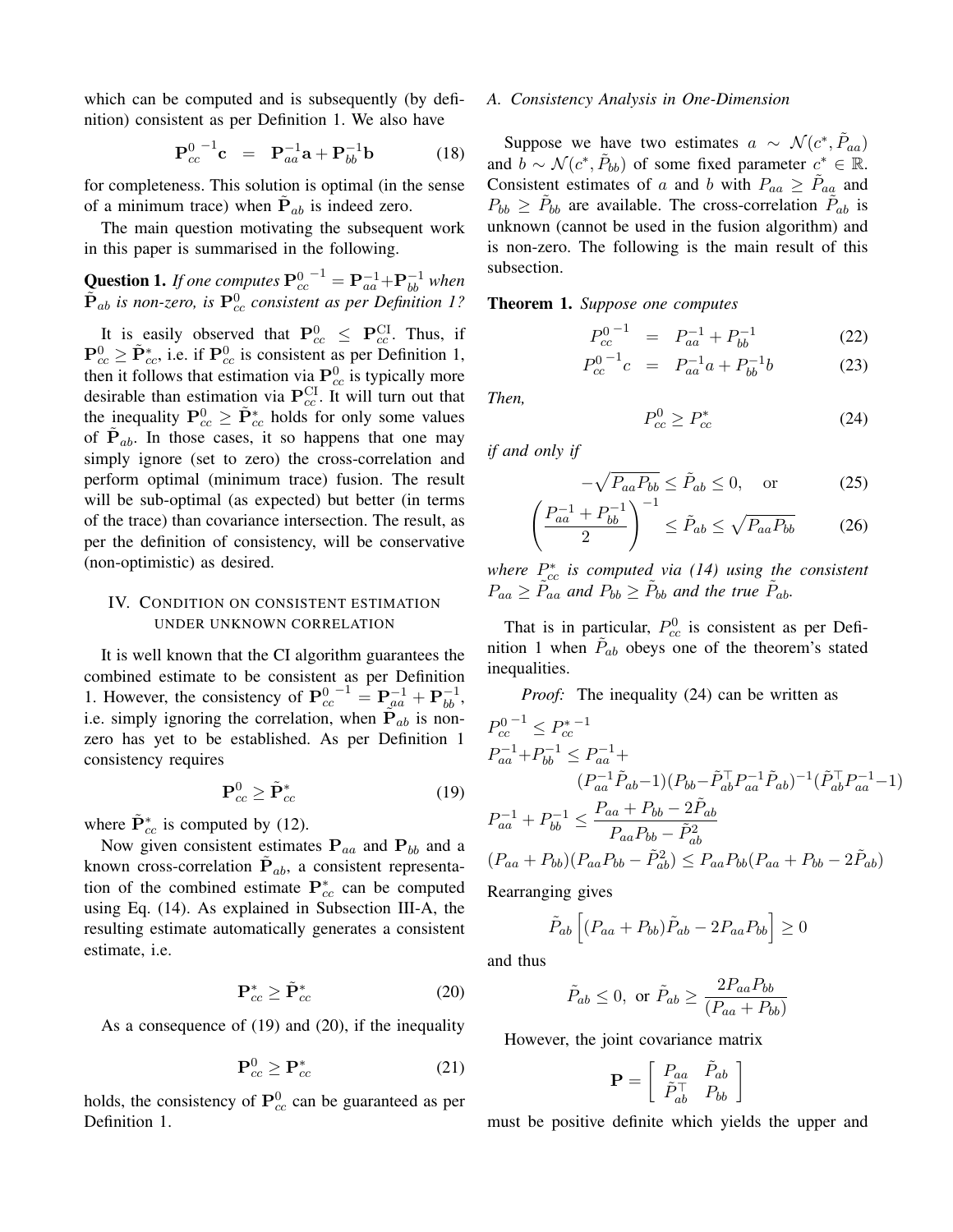lower bounds on  $\tilde{P}_{ab}$  and gives

$$
-\sqrt{P_{aa}P_{bb}} \le \tilde{P}_{ab} \le 0, \text{ or}
$$

$$
\left(\frac{P_{aa}^{-1} + P_{bb}^{-1}}{2}\right)^{-1} \le \tilde{P}_{ab} \le \sqrt{P_{aa}P_{bb}}
$$

This completes the proof.

This theorem suggests that if the ignored correlation  $P_{ab}$  obeys the inequalities stated in the theorem then the solution provided by  $P_{cc}^0$  will still deliver a consistent estimate. An important point here is that  $P_{cc}^0$  is always smaller than  $P_{cc}^{\text{CI}}$  regardless of the correlation and thus offers a higher quality estimate. We state an equivalent result in a different way via the following corollary.

Corollary 1. *Consider the same one-dimensional problem setup as applied in the preceding theorem. For all consistent*  $P_{aa}$  *and*  $P_{bb}$  *there exists a choice of*  $P_{ab} \neq$ 0 such that  $P_{cc}^0 > P_{cc}^*$  holds with strict inequality. *Similarly, for all Paa and Pbb there exists a different choice of*  $\tilde{P}_{ab} \neq 0$  *such that*  $P_{cc}^0 < P_{cc}^*$  *holds with strict inequality.*

#### *B. Consistency Analysis in Higher Dimensions*

Consider two *n*-dimensional estimates  $(n \in \mathbb{N})$  $\mathbf{a} \sim \mathcal{N}(\mathbf{c}^*, \mathbf{P}_{aa})$  and  $\mathbf{b} \sim \mathcal{N}(\mathbf{c}^*, \mathbf{P}_{bb})$  of some fixed parameter  $c^* \in \mathbb{R}$ . We consider a special case where consistent estimates  $P_{aa} \geq \tilde{P}_{aa}$  and  $P_{bb} \geq \tilde{P}_{bb}$  are available and are defined in the form of:

$$
\mathbf{P}_{aa} = \gamma_a \cdot \mathbf{I}_n \tag{27}
$$

$$
\mathbf{P}_{bb} = \gamma_b \cdot \mathbf{I}_n \tag{28}
$$

where  $\gamma_a$  and  $\gamma_b$  are scalars and  $\mathbf{I}_n$  denotes the  $(n \times n)$ identity matrix. The cross-correlation  $P_{ab}$  is unknown but assumed to be in the form of

$$
\tilde{\mathbf{P}}_{ab} = \rho \cdot \mathbf{I}_n \tag{29}
$$

where  $\rho$  is the scalar correlation coefficient. The following theorem summarises the main result of this subsection.

Theorem 2. *Suppose one computes*

$$
\mathbf{P}_{cc}^{0\ -1} \quad = \quad \mathbf{P}_{aa}^{-1} + \mathbf{P}_{bb}^{-1} \tag{30}
$$

$$
\mathbf{P}_{cc}^{0^{-1}}\mathbf{c} = \mathbf{P}_{aa}^{-1}\mathbf{a} + \mathbf{P}_{bb}^{-1}\mathbf{b}
$$
 (31)

*Then,*

$$
\mathbf{P}_{cc}^0 \ge \mathbf{P}_{cc}^* \tag{32}
$$

*if and only if*

$$
-\sqrt{\gamma_a \gamma_b} \le \rho \le 0, \quad \text{or} \tag{33}
$$

$$
\left(\frac{\gamma_a^{-1} + \gamma_b^{-1}}{2}\right)^{-1} \le \rho \le \sqrt{\gamma_a \gamma_b} \tag{34}
$$

*where*  $P_{cc}^{*}$  *is computed via (14) using the consistent*  $\mathbf{P}_{aa} \geq \tilde{\mathbf{P}}_{aa}$  and  $\mathbf{P}_{bb} \geq \tilde{\mathbf{P}}_{bb}$  and the true  $\tilde{\mathbf{P}}_{ab} = \rho \cdot \mathbf{I}_n$ .

That is,  $P_{cc}^0$  is consistent as per Definition 1 when  $\rho$  obeys one of the inequalities in Equations (33) and (34). The proof for theorem 2 is fundamentally similar to the proof provided for the one-dimensional case in theorem 1, thus not provided here to avoid repetition.

This theorem suggests that if  $\rho$  in (29) obeys the inequalities stated in the theorem then the solution provided by  $P_{cc}^0$  will still deliver a consistent estimate. An important point here is that  $P_{cc}^0$  is always smaller than  $P_{cc}^{CI}$  of (15) regardless of the correlation and thus offers a higher quality estimate. Similar to the onedimensional case, we state an equivalent result via the following corollary.

Corollary 2. *Consider the same n-dimensional problem setup as applied in the preceding theorem. For all consistent* P*aa and* P*bb there exists a choice of*  $\tilde{\mathbf{P}}_{ab}$   $\neq$  0 such that  $\mathbf{P}_{cc}^{0}$   $>$   $\mathbf{P}_{cc}^{*}$  holds with strict *inequality. Similarly, for all*  $P_{aa}$  *and*  $P_{bb}$  *there exists a*  $d$ *ifferent choice of*  $\tilde{\mathbf{P}}_{ab} \neq 0$  *such that*  $\mathbf{P}_{cc}^0 < \mathbf{P}_{cc}^*$  holds *with strict inequality.*

## V. SIMULATION

We now provide two simulations to exemplify the theorems stated in Section IV. The first simulation considers the fusion of two unbiased one-dimensional estimates  $a \sim \mathcal{N}(0, P_{aa})$  and  $b \sim \mathcal{N}(0, P_{bb})$  into estimate *c*. The covariances of the input estimates are given by  $P_{aa} = 1$  and  $P_{bb} = 0.3$ . Fig. 1 compares the covariance of the combined estimate *c* as a function of the cross-correlation  $P_{ab}$  for the three classical methods outlined in Section III. If the ignored correlation  $P_{ab}$ satisfies the inequalities (25) and (26), the covariance of the obtained estimate  $P_{cc}^0$  is greater than the covariance of the optimal estimate provided by (14), thus guaranteeing a consistent estimate. The covariance of the solution obtained by using CI is always greater than both  $P_{cc}^*$  and  $P_{cc}^0$ .

Fig. 2 shows the fusion of two unbiased twodimensional estimates a and b represented by P*aa* and P*bb* where

$$
\mathbf{P}_{aa} = \left[ \begin{array}{cc} 1 & 0 \\ 0 & 1 \end{array} \right] \text{ and } \mathbf{P}_{bb} = \left[ \begin{array}{cc} 2 & 0 \\ 0 & 2 \end{array} \right]
$$